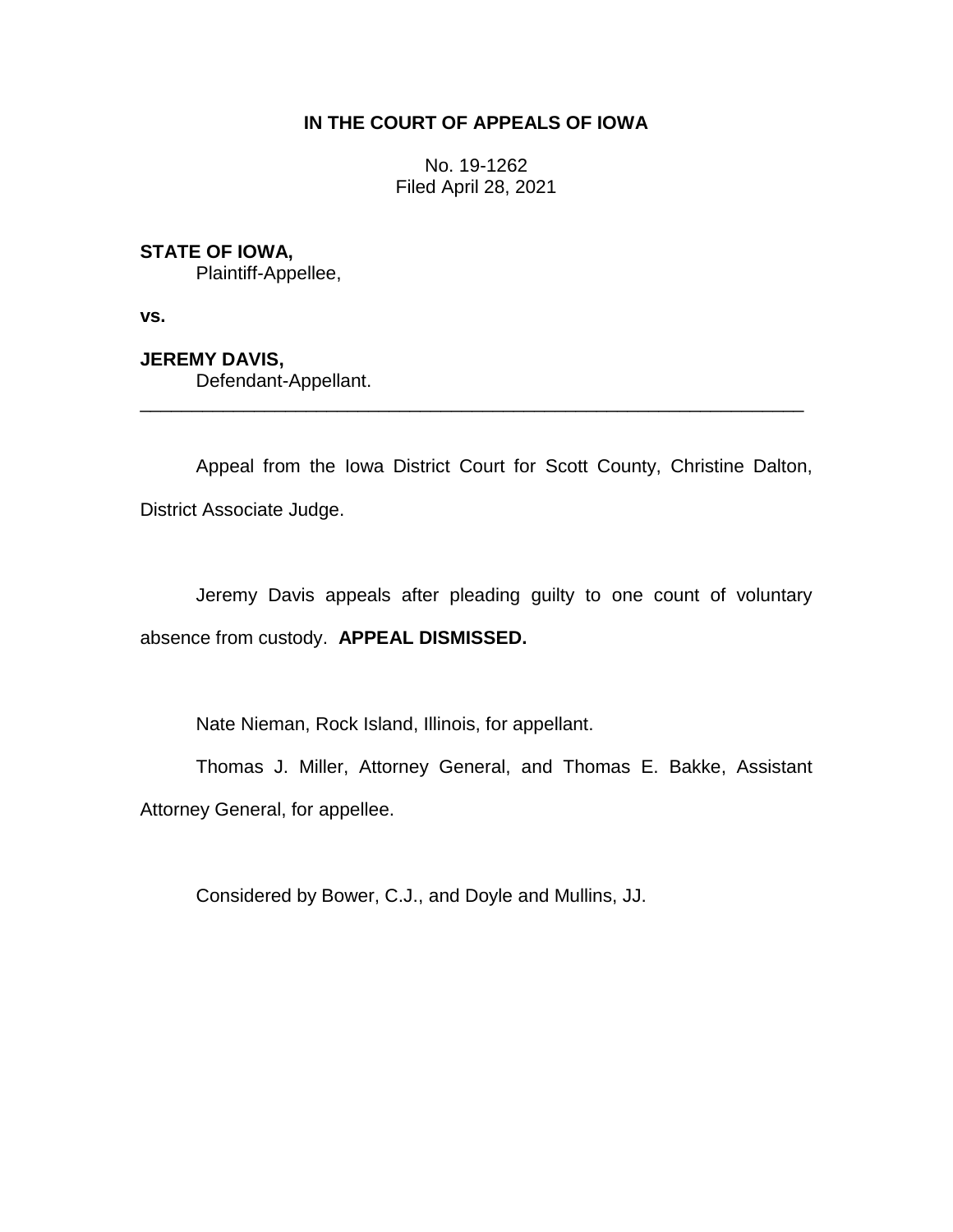**DOYLE, Judge.**

Jeremy Davis pled guilty to one count of voluntary absence from custody, a serious misdemeanor, in violation of Iowa Code section 719.4(3) (2018). The district court accepted his plea and entered judgment and sentence on July 2, 2019. Davis appeals, alleging there was not a factual basis for his plea and that his plea counsel provided ineffective assistance as a result. Because judgment was entered after July 1, 2019, the State argues recent statutory amendments apply and Davis's appeal should be dismissed. We agree.

In 2019 the Iowa legislature passed several statutory changes affecting appellate courts' jurisdiction of appeals. *See State v. Boldon*, 954 N.W.2d 62, 66 (Iowa 2021). Iowa Code section 814.6(1)(a)(3), as amended, prohibits appeals from guilty pleas unless the defendant pled guilty to a class "A" felony or the defendant establishes good cause. *See* 2019 Iowa Acts ch. 140, § 28 (codified at Iowa Code § 814.6(1)(a)(3) (Supp. 2019)). Iowa Code section 814.7, as amended, eliminates direct-appeal ineffective-assistance-of-counsel claims. *See* 2019 Iowa Acts ch. 140, § 31 (codified at Iowa Code § 814.7).

These amendments took effect on July 1, 2019. *See* Iowa Code section 3.7(1) ("All acts . . . shall take effect on the first day of July following their passage . . . ."). They apply prospectively only. *See State v. Macke*, 933 N.W.2d 226, 235 (Iowa 2019). Our supreme court has held the "date of the *judgment* being appealed controls the applicability of the amendment to section 814.6*.*" *State v. Damme*, 944 N.W.2d 98, 103 n.1 (Iowa 2020) (emphasis added). The date of judgment and sentence here is July 2, 2019—after the July 1, 2019 effective date—thus the amendments govern. *See Boldon*, 954 N.W.2d at 68-69 (judgment

2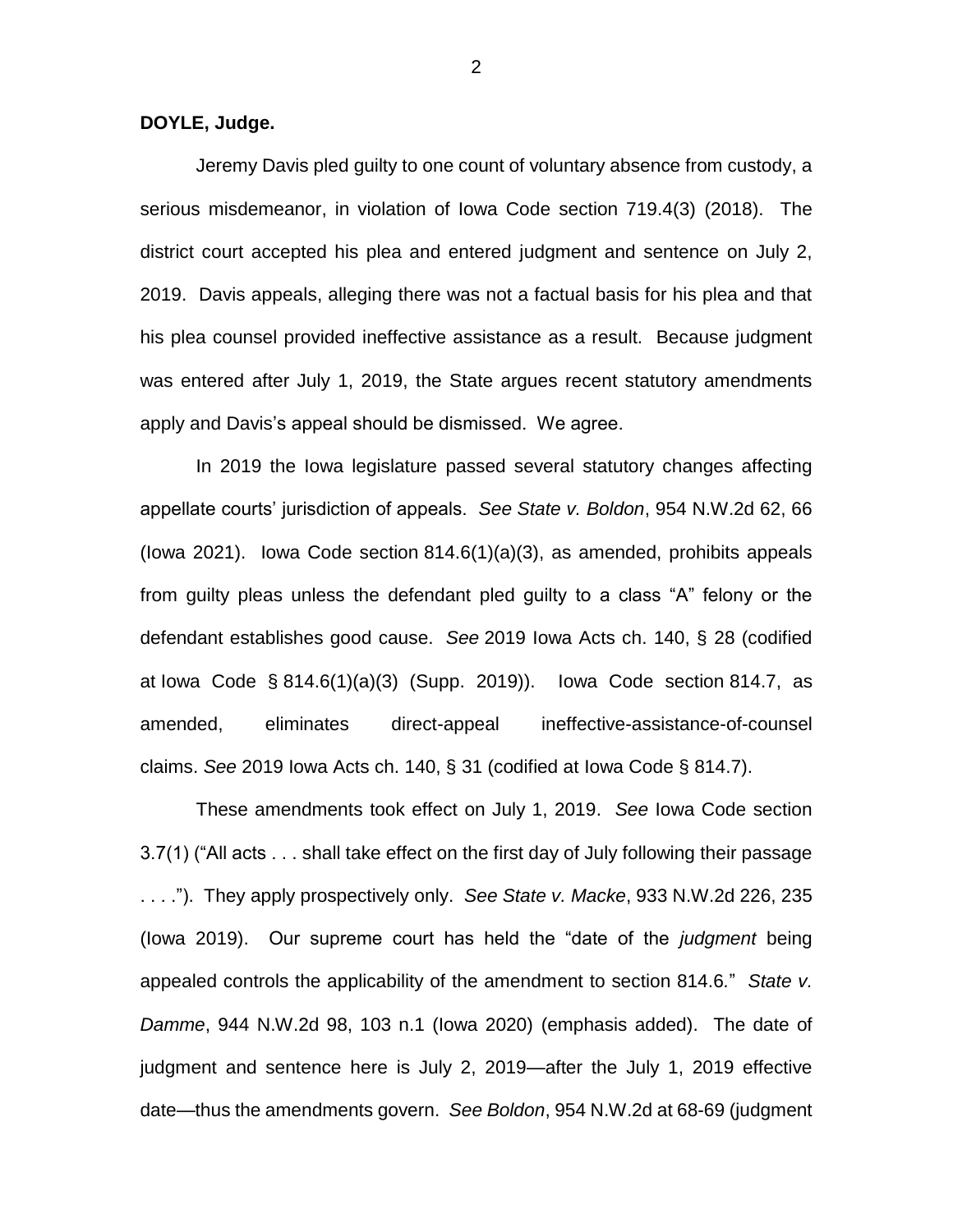and sentence entered on July 1, 2019); *Damme*, 944 N.W.2d at 103 ("The amendment plainly applied to Damme's appeal because her judgment and sentence were entered on July 1, 2019."); *cf. State v. El-Amin*, 952 N.W.2d 134, 137 n.1 (Iowa 2020) (addressing ineffective-assistance-of-counsel claim for alleged lack of factual basis and noting, "[b]ecause the district court entered El-Amin's judgment of conviction and sentence *before* July 1, 2019, this case is not governed by the amendments that year to Iowa Code sections 814.6 and 814.7 restricting appeals from guilty pleas and ineffective-assistance-of-counsel claims").

Having concluded section 814.6(1)(a)(3) applies here, we look to whether Davis has established good cause to pursue the appeal as a matter of right. A defendant "bears the burden of establishing good cause to pursue an appeal of [a] conviction based on a guilty plea." *Damme*, 944 N.W.2d at 104. "Good cause" is not defined in the statute, but the supreme court stated it means "legally sufficient reason." *Id*. "[G]ood cause exists to appeal from a conviction following a guilty plea when the defendant challenges his or her sentence rather than the guilty plea." *Id.* at 105. Davis challenges his plea, not his sentence. Thus, he has not established good cause to appeal. We have no jurisdiction to hear the claim.

Under Iowa Code section 814.7, this court is unable to review Davis's ineffective-assistance-of-counsel claim. *State v. Swift*, 955 N.W.2d 876, 881 (Iowa 2021) ("Senate File 589 amended Iowa Code section 814.7 to disallow resolution of ineffective-assistance-of-counsel claims on direct appeal."); *accord State v. Mousty*, No. 19-1588, 2021 WL 1399208, at \*1 (Iowa Ct. App. Apr. 14, 2021); *State v*. *Armsted*, No. 19-1883, 2021 WL 1016575, at \*4 n.4 (Iowa Ct. App. Mar. 17, 2021) (noting the defendant "was sentenced in November 2019; so section

3